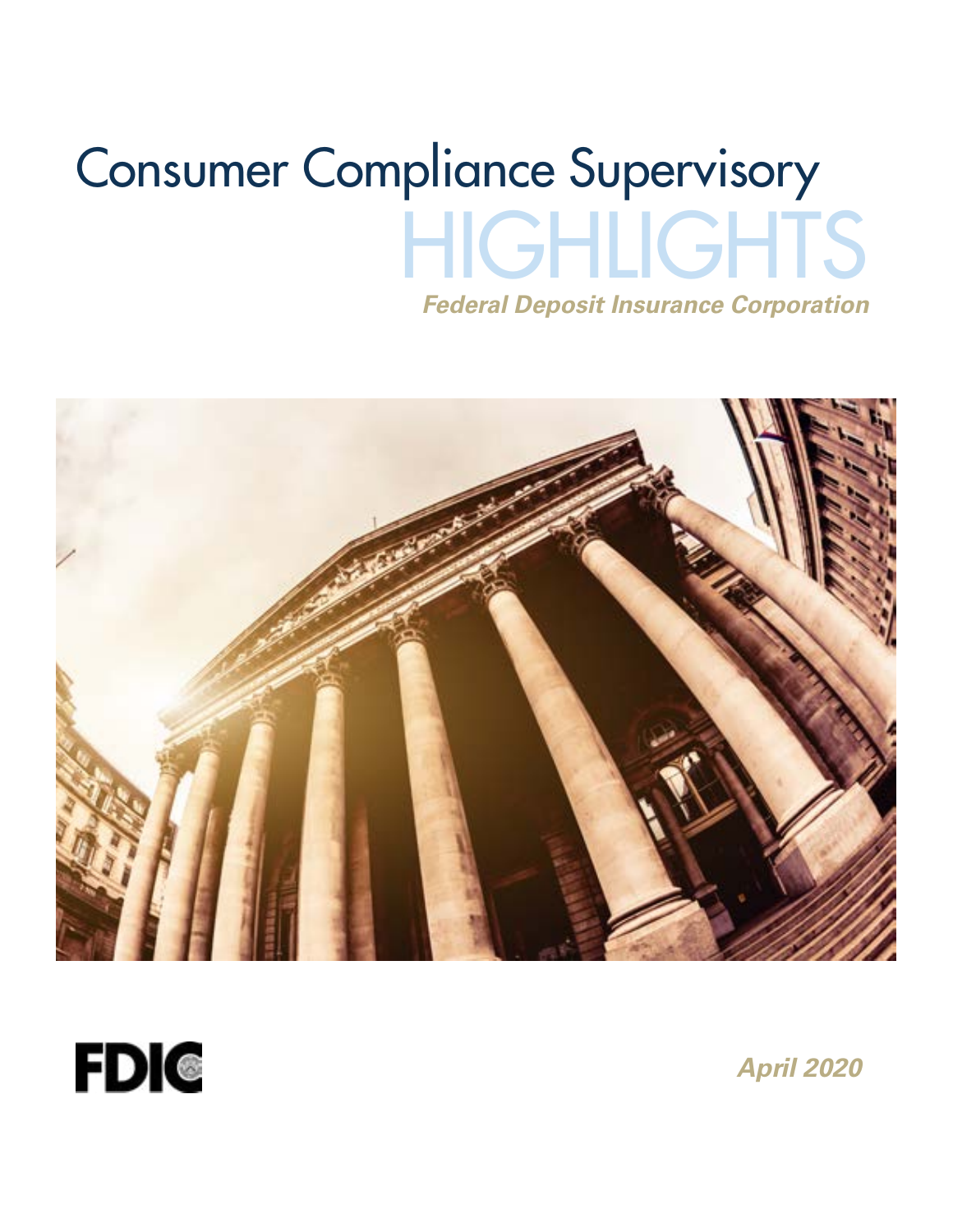# **Contents**

| <b>Summary of Overall Consumer Compliance Performance in 20191</b>       |
|--------------------------------------------------------------------------|
|                                                                          |
|                                                                          |
|                                                                          |
|                                                                          |
|                                                                          |
|                                                                          |
|                                                                          |
|                                                                          |
| Notice of Proposed Rulemaking on Revisions to the Community Reinvestment |
|                                                                          |
|                                                                          |
|                                                                          |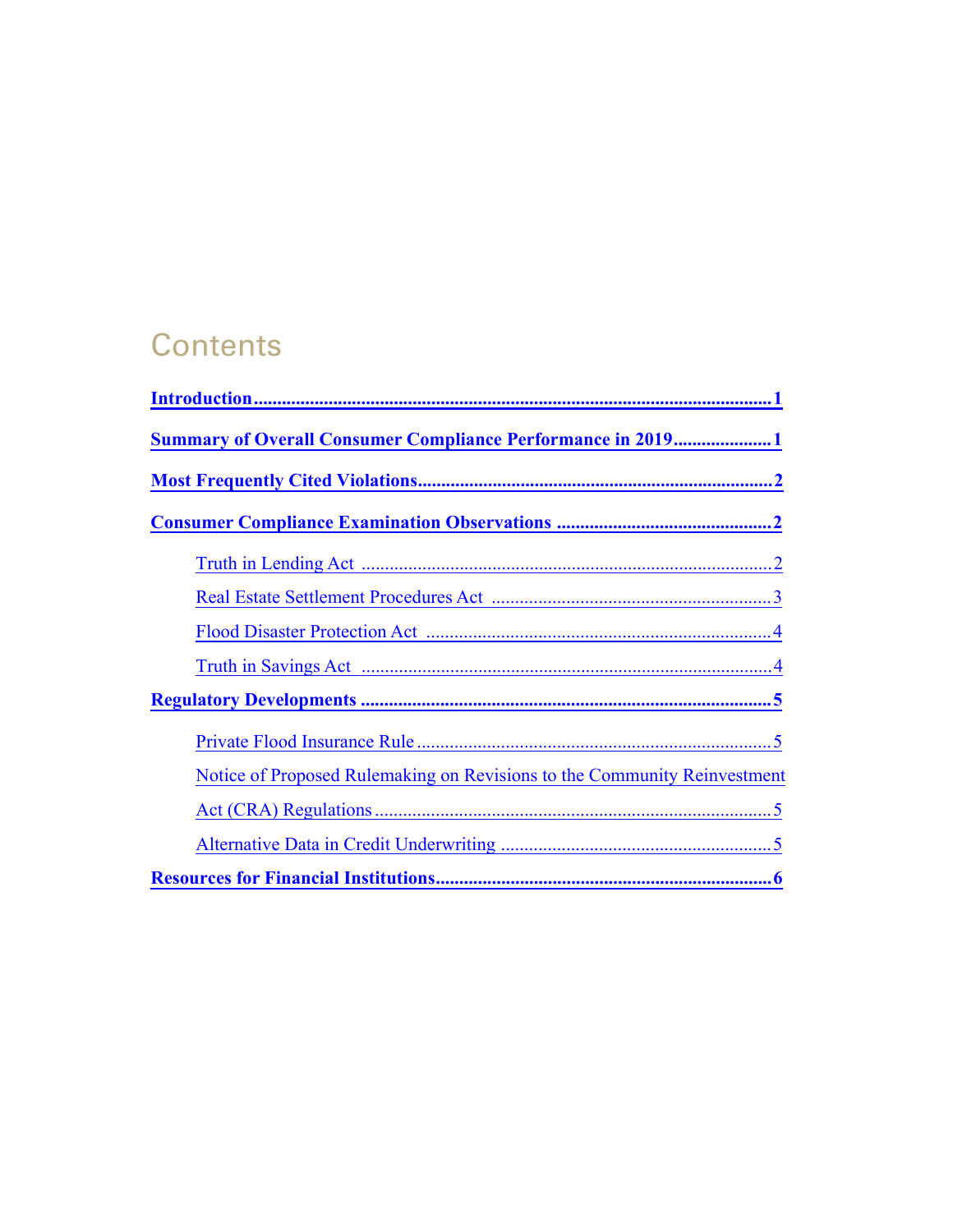### <span id="page-2-0"></span>Introduction

Consistent with our *Trust through Transparency* initiative, this Federal Deposit Insurance Corporation (FDIC) publication provides an overview of the consumer compliance supervision activities and issues identified through the FDIC's supervision of state non-member banks and thrifts in 2019.

The FDIC supervises nearly 3,500 state-chartered banks and thrifts that are not members of the Federal Reserve System (supervised institutions). Most of these institutions are community banks that provide credit and services locally. The FDIC is responsible for evaluating supervised institutions for compliance with consumer protection, antidiscrimination, and community reinvestment laws, among other duties.<sup>1</sup> The FDIC conducts supervisory activities, including examinations, to review institutions' compliance posture. The consumer compliance examination program focuses on identifying, addressing, and mitigating the greatest potential risks to consumers, based on the business model and products offered by a particular institution. The supervisory approach apportions resources to areas of higher risk for consumer harm, financial or otherwise, rather than focusing on evaluating technical compliance issues.

#### **This issue of the FDIC Consumer Compliance Supervisory Highlights:**

- Provides an overview of consumer compliance performance of supervised institutions in 2019;
- Includes supervisory observations regarding findings related to applicable consumer protection laws;
- Identifies examples of practices that may be useful in mitigating risks;<sup>2</sup>
- Addresses regulatory developments; and
- Summarizes resources and information the FDIC makes available to supervised financial institutions.

The legal violations discussed in this issue and in any previous issues of the FDIC Consumer Compliance Supervisory Highlights are based on the particular facts and circumstances observed by the FDIC in the course

of its individual examinations. A conclusion that a legal violation exists on the facts and circumstances described here may not lead to such a finding under different facts and circumstances. The finding of a violation requires an individualized analysis of applicable law, and the facts and circumstances of the act or practice at a particular institution.

## Summary of Overall Consumer Compliance Performance in 2019

The FDIC conducts periodic risk-based examinations of supervised institutions for compliance with over 30 federal consumer protection laws and regulations. In 2019, the FDIC conducted over 1,150 consumer compliance examinations, using a risk-focused process, based on the potential for bank consumer compliance deficiencies to have an adverse impact on banking customers. Overall, supervised institutions demonstrated strong and effective management of their consumer compliance responsibilities.

The FDIC utilizes the Federal Financial Institutions Examination Council's (FFIEC) Uniform Interagency Consumer Compliance Rating System to conduct examinations and evaluate supervised institutions' adherence to the consumer compliance requirements. As of December 31, 2019, 99 percent of all FDIC-supervised institutions were rated satisfactory or better for consumer compliance ("1" or "2"). The high percentage of institutions rated satisfactory or better for consumer compliance indicates that the vast majority of supervised institutions maintain effective programs to manage their consumer compliance responsibilities.

Institutions rated less than satisfactory for consumer compliance ("3" or more adverse) demonstrated overall compliance management system (CMS) weaknesses and had violations of law with potential or actual impact on consumers. Weaknesses in institutions' CMSs can stem from programmatic deficiencies potentially resulting in violations of consumer protection laws and regulations.

<sup>1</sup> The FDIC is responsible for maintaining stability and public confidence in the nation's financial system by insuring deposits, examining and supervising financial institutions for safety and soundness and consumer protection, making large and complex financial institutions resolvable, and managing receiverships. With regard to state non-member banks with assets of \$10 billion or less, the FDIC has primary examination authority over these institutions' compliance with all consumer protection laws and regulations. With regard to state non-member banks with more than \$10 billion in assets, the FDIC shares examination authority with the Consumer Financial Protection Bureau (CFPB).

<sup>2</sup> Institutions are encouraged to tailor their compliance programs to their particular business model and products and may employ approaches to mitigate risks different from those discussed in this publication.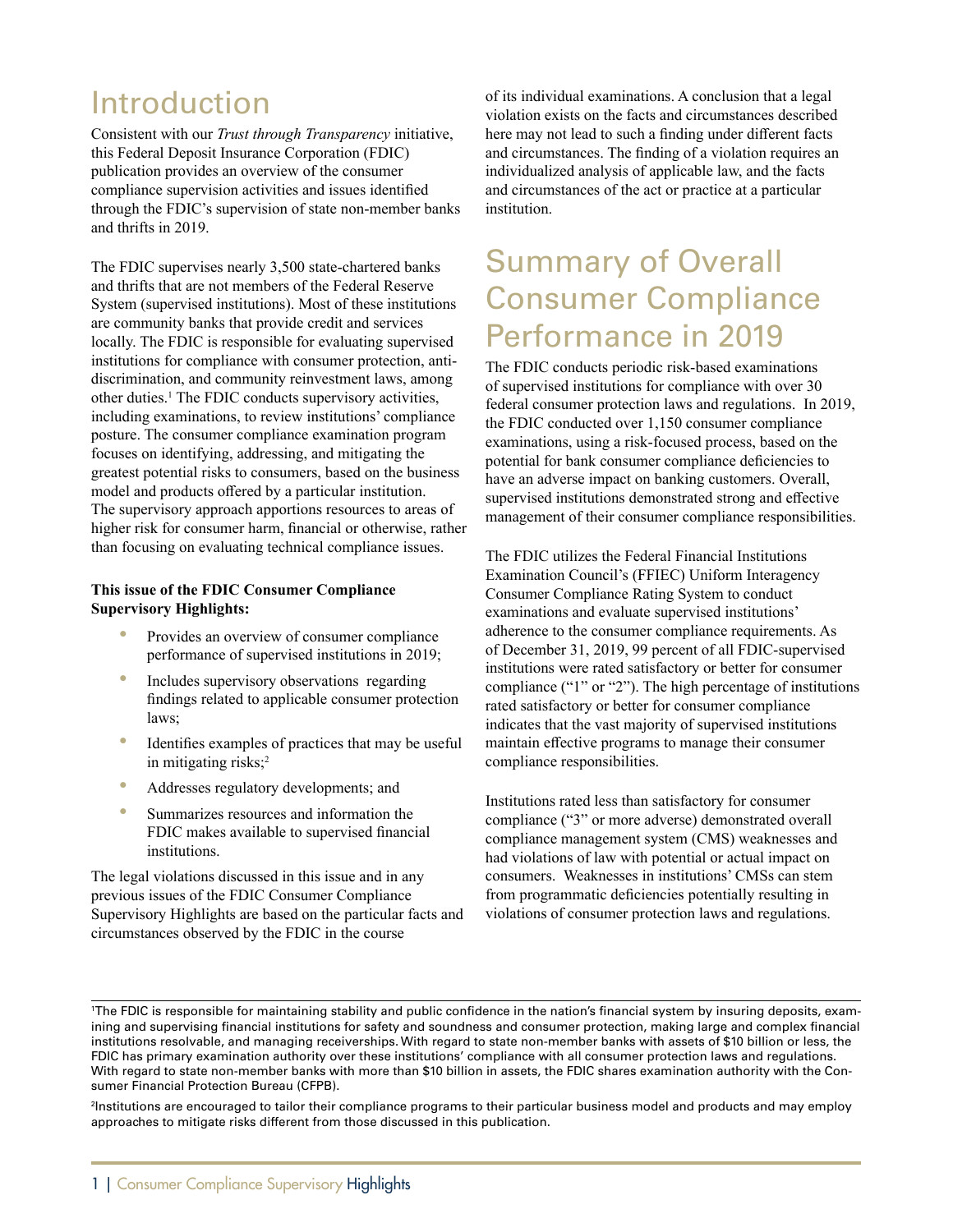# <span id="page-3-0"></span>Most Frequently Cited **Violations**

During 2019, FDIC examiners identified violations that ranged in severity from highest to lowest level of concern (Level 3, Level 2, and Level  $1$ )<sup>3</sup> for a number of regulations. The information noted for the purpose of this publication focuses on the five most frequently cited statutes and implementing regulations resulting in Level 3 or Level 2 violations.

The five most frequently cited statutes and implementing regulations identified represent nearly 80 percent of all Level 3 and Level 2 violations cited in 2019 were the Truth in Lending Act (TILA), Flood Disaster Protection Act (FDPA), Truth in Savings Act (TISA), Electronic Funds Transfer Act (EFTA), and the Real Estate Settlement Procedures Act (RESPA).

| <b>Statue/Regulation</b>                      | <b>Level 3 Violations</b> |               | <b>Level 2 Violations</b> |               | <b>Total Violations</b> |               |
|-----------------------------------------------|---------------------------|---------------|---------------------------|---------------|-------------------------|---------------|
|                                               | $\#$                      | $\frac{0}{0}$ | #                         | $\frac{0}{0}$ | #                       | $\frac{0}{0}$ |
| <b>TILA</b>                                   | 16                        | $1\%$         | 862                       | 43%           | 878                     | 44%           |
| <b>FDPA</b>                                   | $\boldsymbol{0}$          | $0\%$         | 226                       | 11%           | 226                     | 11%           |
| <b>TISA</b>                                   | 5                         | $0\%$         | 215                       | 11%           | 220                     | 11%           |
| <b>EFTA</b>                                   | 3                         | $0\%$         | 156                       | 8%            | 159                     | $8\%$         |
| <b>RESPA</b>                                  | $\overline{4}$            | $0\%$         | 98                        | 5%            | 102                     | $5\%$         |
| <b>Total 5 Most Commonly Cited Violations</b> | 28                        | $1\%$         | 1557                      | 78%           | 1585                    | 79%           |
| <b>Total Cited Violations in 2019</b>         | 43                        | 2%            | 1956                      | 98%           | 1999                    | 100%          |

3 See FDIC Consumer Compliance Examination Manual, Section II-6.1 (Communicating Findings): [https://www.fdic.gov/regulations/com](https://www.fdic.gov/regulations/compliance/manual/2/ii-6.1.pdf)[pliance/manual/2/ii-6.1.pdf](https://www.fdic.gov/regulations/compliance/manual/2/ii-6.1.pdf).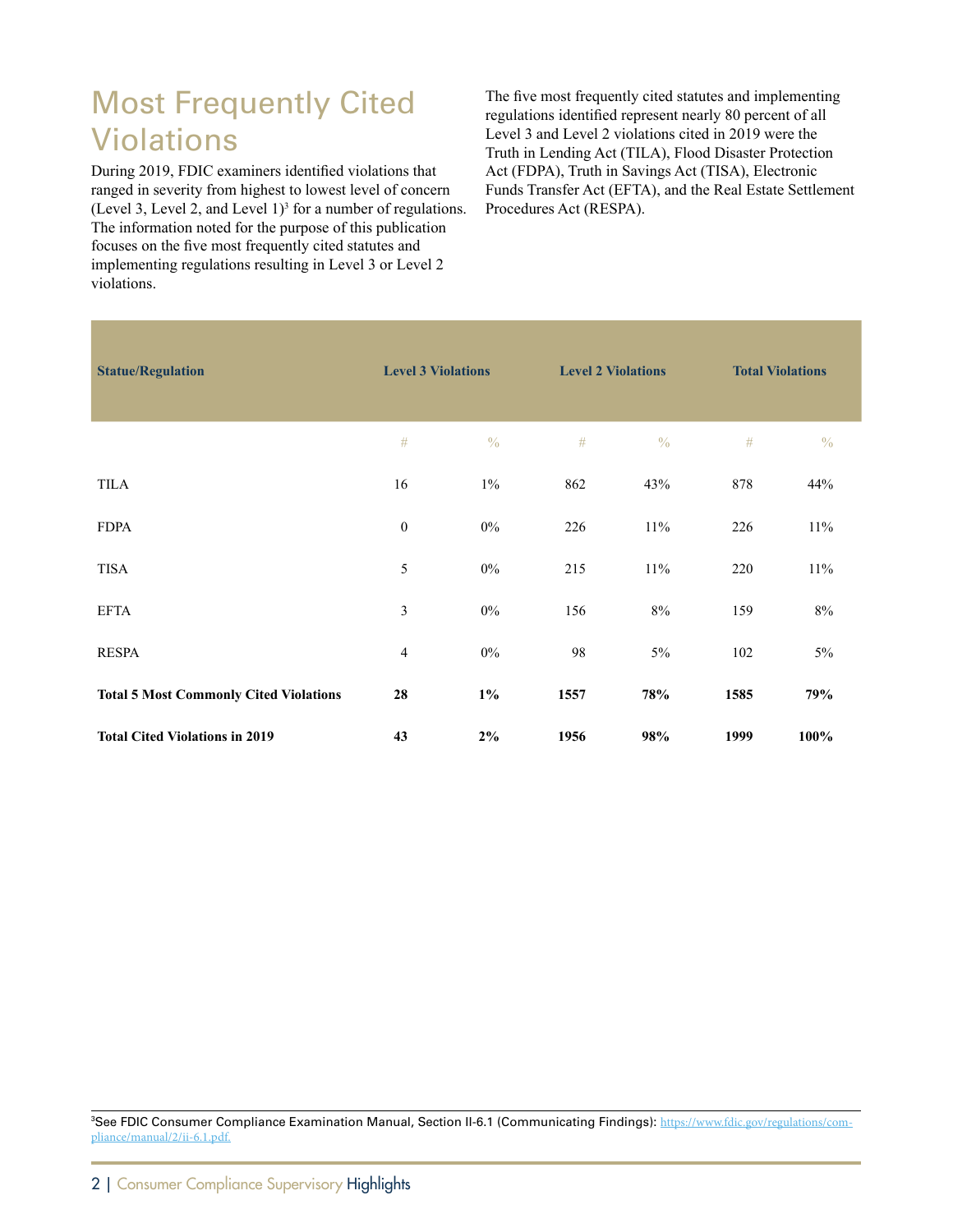<span id="page-4-0"></span>The FDIC initiated 19 formal enforcement actions and 15 informal enforcement actions to address consumer compliance examination findings. For 2019, Civil Money Penalty (CMP) orders were issued against institutions to address violations of the FDPA, RESPA, and Section 5 of the Federal Trade Commission Act for unfair or deceptive acts or practices, totaling over \$2.1 million, and voluntary payments to consumers totaled approximately \$4.8 million to 19,250 consumers.

## Consumer Compliance Examination **Observations**

The following describes some of the most salient compliance issues identified by the FDIC during 2019 consumer compliance examinations. The issues include matters involving TILA, RESPA, FDPA, TISA and Section 5(a) of the Federal Trade Commission Act (Section 5).

### Truth in Lending Act

### **Background**

TILA is intended to ensure that credit items are disclosed in a meaningful way so consumers can compare credit terms more readily and knowledgeably.

### **Findings**

TILA was the most frequently cited statute at institutions nationwide. A significant portion of TILA violations identified were issues related to the Truth in Lending Act – Real Estate Settlement Procedures Act Integrated Disclosure (TRID) Rule, Finance Charges, and the Annual Percentage Rate.

### *Truth in Lending Act – Real Estate Settlement Procedures Act Integrated Disclosure (TRID) Rule*

Though the TRID rules have been in effect for several years, the significant number of violations cited reflects the challenges that still exist for institutions implementing regulatory changes.

TRID-related violations represent over 40 percent of all TILA violations cited by the FDIC in 2019. The most commonly cited TRID-related violations resulted from incorrectly disclosing specific information on the Loan Estimate or Closing Disclosure, and from omitting or incorrectly itemizing specific items under the appropriate headers in a separate table on the Loan Estimate or

Closing Disclosure (i.e., *Projected Payments, Other Costs, and Costs at Closing*). Another commonly cited violation resulted from inaccurately disclosing the contact information on the Closing Disclosure for each creditor, mortgage broker, consumer real estate broker, seller real estate broker, and settlement agent participating in the transaction.

### *Finance Charge and Annual Percentage Rate*

Other violations commonly cited by FDIC examiners include those related to the finance charge or annual percentage rate. Specifically, examiners identified institutions that did not properly calculate or disclose the finance charge or annual percentage rate for mortgage loans.

### **Banker Teleconference**

To assist institutions, the FDIC hosted a banker teleconference entitled Understanding the Requirements of the [TRID Rule](https://www.fdic.gov/news/conferences/otherevents/2019-12-11-banker-teleconference-series.html) in December 2019. The teleconference discussed common topics and questions regarding the Loan Estimate and Closing Disclosure provisions of the rule and provided suggestions on strengthening one's compliance management system (CMS) to address these issues.

### **Mitigating Risk**

Through our examinations and supervisory experience, the FDIC has observed certain risk-mitigating activities that institutions may consider and find useful. For example:

- Providing training to executives, senior management, as well as staff responsible for and involved in mortgage lending operations;
- Enhancing monitoring efforts to perform a secondary review of applicable loans prior to consummation to self-identify and correct deficiencies;
- Considering implementation of a centralized process to complete or review disclosures to ensure accuracy and consistency; and
- Establishing effective policies and procedures to assist staff in complying with regulatory requirements when carrying out activities such as preparing disclosures.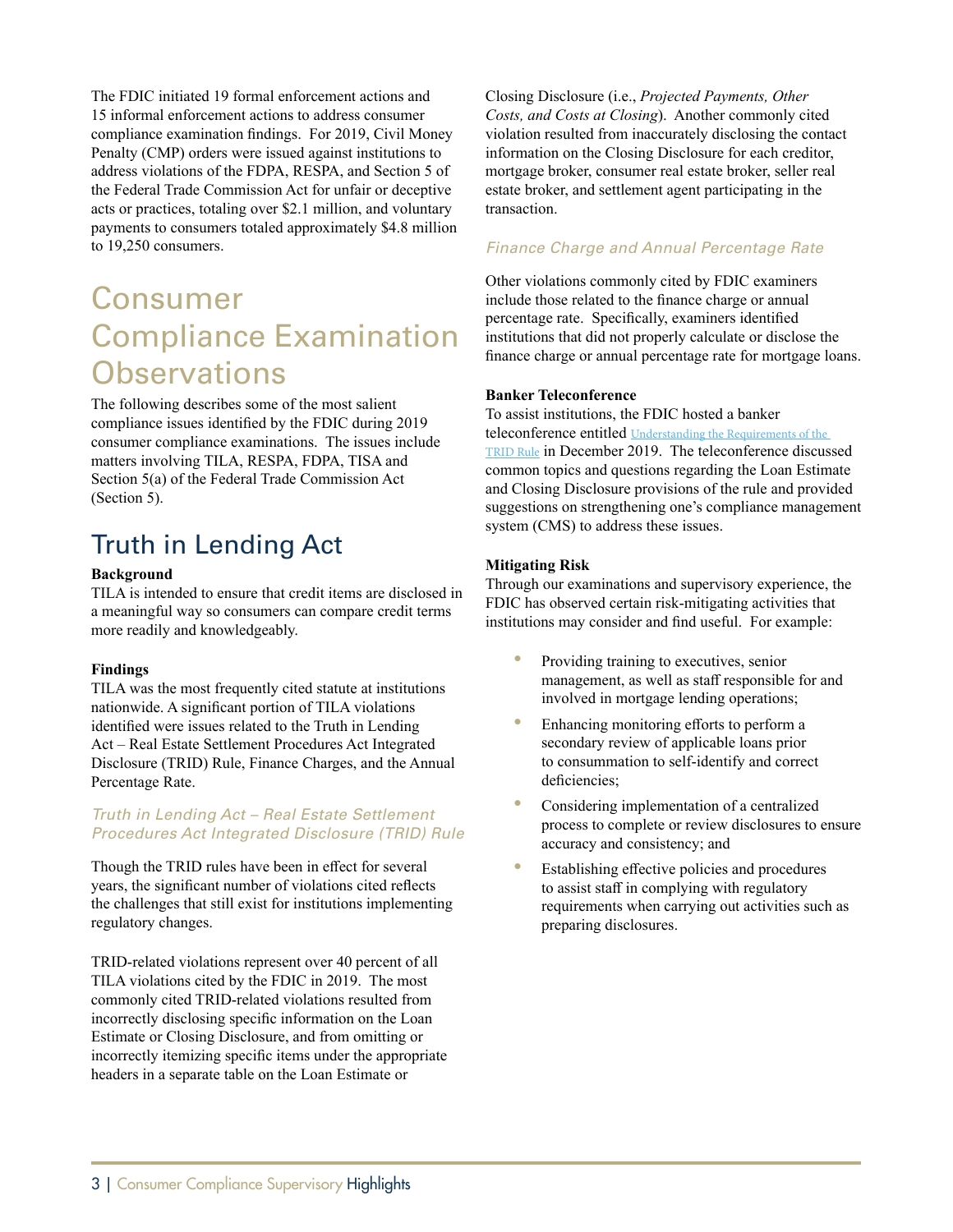### <span id="page-5-0"></span>Real Estate Settlement Procedures Act

### **Background**

RESPA was enacted to provide consumers with disclosures related to the home purchase and settlement process, and to prohibit certain real estate settlement practices. Section 8(a) of RESPA prohibits giving or accepting a thing of value for the referral of settlement service business involving a federally-related mortgage loan.

#### **Findings**

The FDIC identified instances where institutions entered into co-marketing arrangements where the institution and real estate brokers agreed to market their services together using third-party online platforms. In these instances, advertisements for real estate agents and institution loan officers appeared together on websites that were visited by consumers searching for residential properties. Moreover, the advertisements contained express or implied endorsements of the loan officer or institution by the real estate agent.

Co-marketing arrangements are permissible under Section 8(c) of RESPA, so long as the fees paid bear a reasonable relationship to the fair market value of marketing received by each party. However, FDIC examiners identified institutions that engaged in co-marketing arrangements where the amounts paid by the lender did not bear a reasonable relationship to the fair market value of the marketing the lender received. In such cases, the amounts paid by the lender in excess of the fair market value of the marketing received constituted payments for the referral of mortgage business in violation of Section 8(a) of RESPA and Regulation X.

### **Mitigating Risk**

The FDIC has observed certain risk-mitigating activities that institutions may consider in efforts to comply with Section 8(a) of RESPA:

- Providing training to executive and senior management responsible for mortgage operations and marketing, as well as bank personnel involved in mortgage lending operations to ensure risks are appropriately identified and addressed;
- Developing a monitoring process for identifying, assessing, documenting, and reporting risks to executive and senior management; and
- Conducting appropriate due diligence on existing and new third-party relationships with settlement service providers that involve marketing, generating leads or identifying prospective mortgage borrowers.

### Flood Disaster Protection Act

### **Background**

The FDPA requires federal financial regulatory agencies to adopt regulations prohibiting their regulated lending institutions from making, increasing, extending or renewing a loan secured by improved real estate or a mobile home located or to be located in a standard flood hazard area (SFHA) in a community participating in the National Flood Insurance Program (NFIP) unless the property securing the loan is covered by flood insurance. There are several flood insurance requirements with which lending institutions must comply.

The FDPA provides penalties for violations of: mandatory flood purchase requirement, escrow requirements, notice requirements, and force placement requirements. Where certain pattern or practice violations of the Flood Act are observed, the FDIC is required to assess a CMP. In other instances where violations are identified, the assessment of a CMP is discretionary (and assessed under Section 8 of the Federal Deposit Insurance Act).

### **Findings**

In 2019, the FDIC identified instances where financial institutions did not comply with the requirements of the FDPA. The following describe the three most cited violations:

- **1.** Making, increasing, extending, or renewing a designated loan secured by a building, mobile home, or personal property without flood insurance coverage;
- **2.** Failing to provide flood insurance for the term of the loan; or
- **3.** Providing inadequate amount of flood insurance coverage on the designated loan.

#### **Mitigating Risk**

Institutions may consider the following to mitigate the risks of FDPA noncompliance:

- Enhancing monitoring efforts to ensure applicable loans have adequate and sufficient flood insurance coverage, in the proper amount, during the life of the loan;
- Providing training to executives, senior management, and personnel involved in mortgage lending operations; and
- Ensuring policies and procedures are implemented and up-to-date and practices are in compliance with regulatory requirements.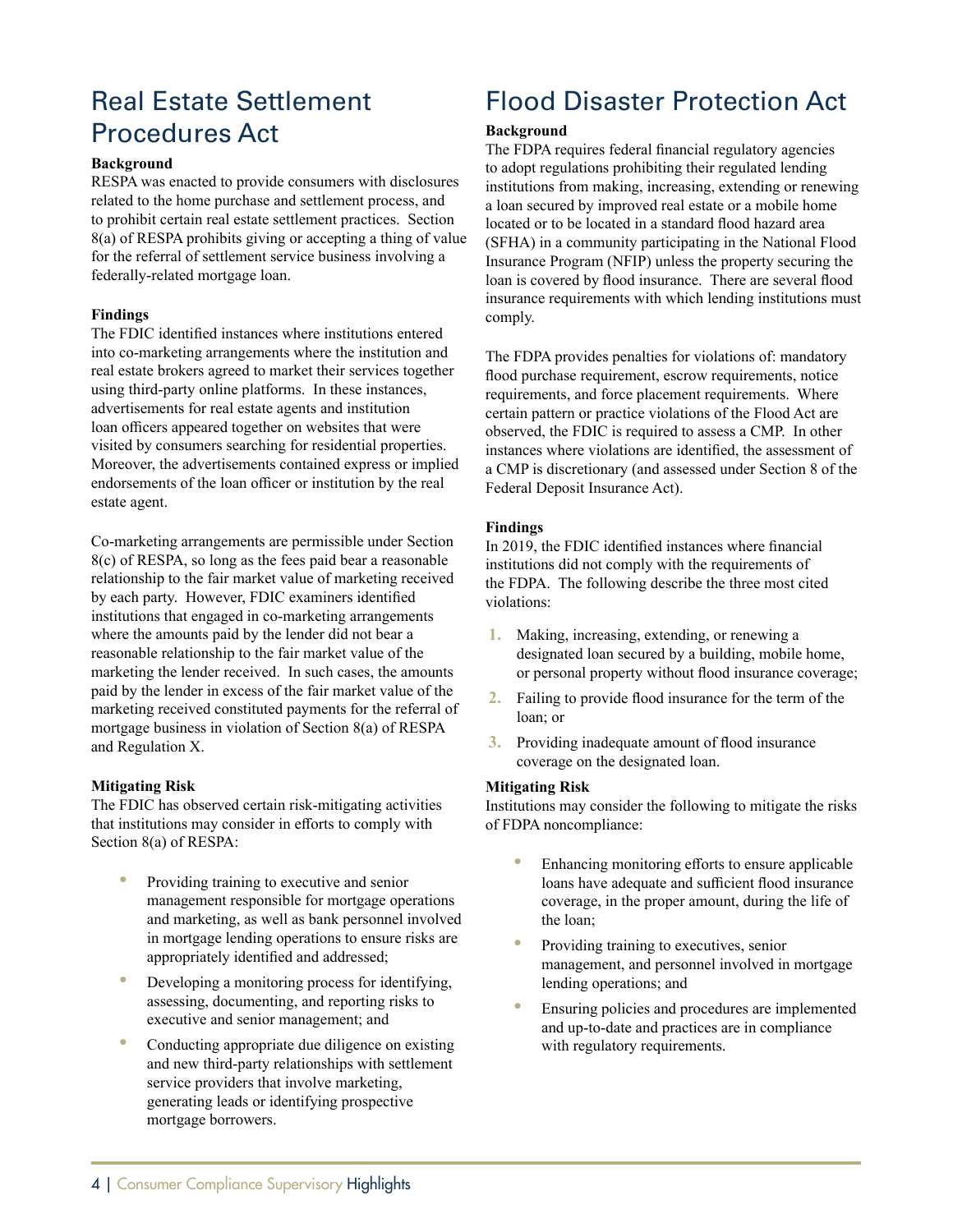### <span id="page-6-0"></span>Truth in Savings Act

#### **Background**

The purpose of TISA is to help consumers make informed decisions about their accounts at depository institutions through the use of uniform disclosures. Although there have not been significant changes to the regulation since 2010, TISA was the third most commonly cited statute in 2019.

### **Findings**

The FDIC identified instances where institutions either misinterpreted Regulation DD or failed to comply with its requirements resulting in violations cited during examinations. The three most commonly identified violations were related to general disclosure requirements, the content of account disclosures, and advertising.

### *General Disclosure Requirements*

Regulation DD requires that financial institutions provide account disclosures and periodic statement disclosures that meet the requirements in §1030.3. The FDIC found that some institutions failed to provide disclosures that were:

- Clear and conspicuous;
- In writing;
- In a form the consumer may keep;
- Clearly identifiable for different accounts, if disclosures for different accounts were combined;
- Reflective of the terms of the legal obligation of the account agreement between the consumer and the institution;
- Available in English upon request if disclosures are made in languages other than English; and
- Consistent in terminology when describing terms or features required to be disclosed.

### *Content of Account Disclosures*

Regulation DD requires institutions to provide applicable and accurate information on account disclosures as set forth in §1030.4(b). The FDIC identified institutions that failed to provide account disclosures that include information, as applicable, such as: rate information, methods of compounding and crediting interest, balance information, fees, transaction limitations, features of time accounts, and bonuses.

### *Advertising*

Regulation DD prohibits any advertisement that is misleading, inaccurate, or misrepresents a deposit account. The FDIC identified institutions that provided misleading,

inaccurate or misrepresentative information on deposit accounts; used the terms "free" or "no cost" (or similar term) or the word "profit" when referring to interest paid on an account.

### **Mitigating Risk**

The FDIC has observed certain risk-mitigating activities that institutions may consider in efforts to comply with Regulation DD:

- Enhancing monitoring efforts, including a secondary review process, to ensure accuracy of applicable account disclosures and advertisements; and
- Conducting periodic training on regulatory requirements for Regulation DD.

### Regulatory Developments

The following developments or changes were issued by the FDIC in 2019. The purpose of this section is to provide useful information to assist financial institutions strengthen their CMS, ensure regulatory compliance, and stay abreast of regulatory matters impacting the industry.

### Private Flood Insurance Rule

### **Issuance of Final Rule on Loans in Areas Having Special Flood Hazard - Private Flood Insurance**

The FDIC, the Office of the Comptroller of the Currency (OCC), the Board of Governors of the Federal Reserve System (FRB), the National Credit Union Administration (NCUA), and the Farm Credit Administration amended their regulations regarding loans in areas having special flood hazards to implement the private flood insurance provisions of the Biggert-Waters Flood Insurance Reform Act of 2012 (the Biggert-Waters Act). The final rule amended the FDIC's flood insurance regulation at Part 339 of Title 12 of the Code of Federal Regulations to incorporate and implement certain provisions in the Biggert-Waters Act regarding private flood insurance.

The final rule includes four provisions: (1) Mandatory Acceptance of Private Flood Insurance; (2) Compliance Aid for Mandatory Acceptance; (3) Discretionary Acceptance of Private Flood Insurance; and (4) Coverage by Mutual Aid Societies. The rule requires institutions to accept policies that meet the statutory definition of "private flood insurance," and permits institutions to exercise their discretion to accept flood insurance policies issued by private insurers and flood plans providing flood coverage issued by mutual aid societies that do not meet the statutory definition of "private flood insurance," subject to certain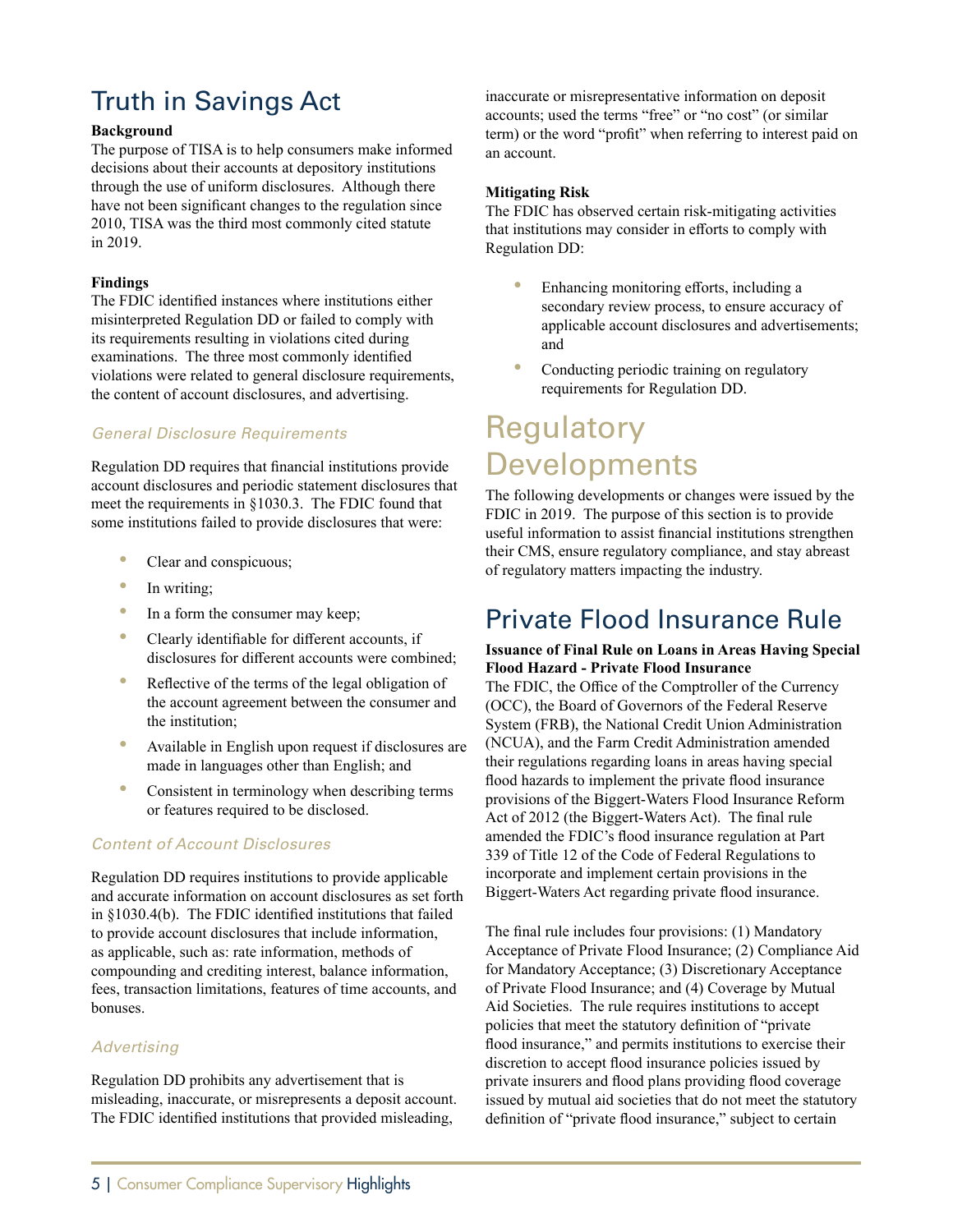<span id="page-7-0"></span>restrictions. The final rule was effective on July 1, 2019. More information on this final rule is highlighted in the Financial Institution Letter (FIL) issued (*[FIL-8-2019 Issuance](https://www.fdic.gov/news/news/financial/2019/fil19009.html)  [of Final Rule on Loans in Areas Having Special Flood Hazards—Private](https://www.fdic.gov/news/news/financial/2019/fil19009.html)  [Flood Insurance\)](https://www.fdic.gov/news/news/financial/2019/fil19009.html).*

### Notice of Proposed Rulemaking on Revisions to the Community Reinvestment Act (CRA) Regulations

In December 2019, the FDIC and the OCC issued a joint Notice of Proposed Rulemaking (NPR) to comprehensively amend the Community Reinvestment Act's (CRA) implementing regulations. The proposed revisions would seek to modernize and update CRA regulations to better achieve the statute's underlying purpose of encouraging banks to serve their communities. The NPR is intended to enhance the regulatory framework to be more objective, transparent, consistent, and easy to understand. The proposed rule would allow banks with \$500 million or less in total assets to opt in to the performance standards included in the proposal. The comment period was initially schedule to end on March 9, 2020 but a 30-day extension was provided by the FDIC and the OCC, extending the period until April 8, 2020.

### Alternative Data in Credit Underwriting

### **Interagency Statement on the Use of Alternative Data in Credit Underwriting**

The FDIC, the CFPB, the OCC, FRB, and the NCUA issued an interagency statement on the use of alternative data<sup>4</sup> in underwriting by banks, credit union, and nonbank financial firms. The statement focuses on the consumer protection implications of the use of alternative data in underwriting, highlighting potential benefits and risks. The highlights of this statement can be referenced in the FIL issued (*[FIL-82-](https://www.fdic.gov/news/news/financial/2019/fil19082.html) [2019 Interagency Statement on the Use of Alternative Data in Credit](https://www.fdic.gov/news/news/financial/2019/fil19082.html)  [Underwriting](https://www.fdic.gov/news/news/financial/2019/fil19082.html)).*

# Resources for Financial **Institutions**

The FDIC provides resources for financial institutions to support their efforts to serve and meet the needs of their communities. In addition, these resources may provide information found to be helpful in assisting institutions stay abreast of regulatory developments and provide guidance on consumer compliance topics.

### **Minority Depository Institutions Program**

The FDIC has a continued interest in supporting, promoting and preserving Minority Depository Institutions (MDIs). MDIs often promote the economic viability of minority and under-served communities. The FDIC has long recognized the importance of these institutions and has historically taken steps to preserve and encourage minority ownership of insured financial institutions.

The FDIC implemented a number of initiatives in 2019, including:

- Hosting roundtables between MDIs and other FDIC-supervised institutions to share expertise and to promote possible collaborative opportunities, including direct investments and deposits in MDIs;
- Publishing a research study on MDIs and hosting the 2019 Interagency MDI and Community Development Financial Institution (CDFI) Bank Conference;
- Continuing to provide technical assistance to groups seeking to organize new MDIs, and to existing MDIs to support their efforts to acquire failing institutions; and
- Establishing a new MDI subcommittee on the Community Banking Advisory Committee (CBAC) to both highlight the MDIs' efforts in their communities and to provide a platform for MDIs to exchange best practices.

4 The Interagency Statement notes that alternative data is information not typically found in the consumer credit files of the nationwide consumer reporting agencies or customarily provided by consumers as part of applications for credit. The statement applies to the use of consumer data in the credit process rather than the furnishing, compilation, or transfer of such data.